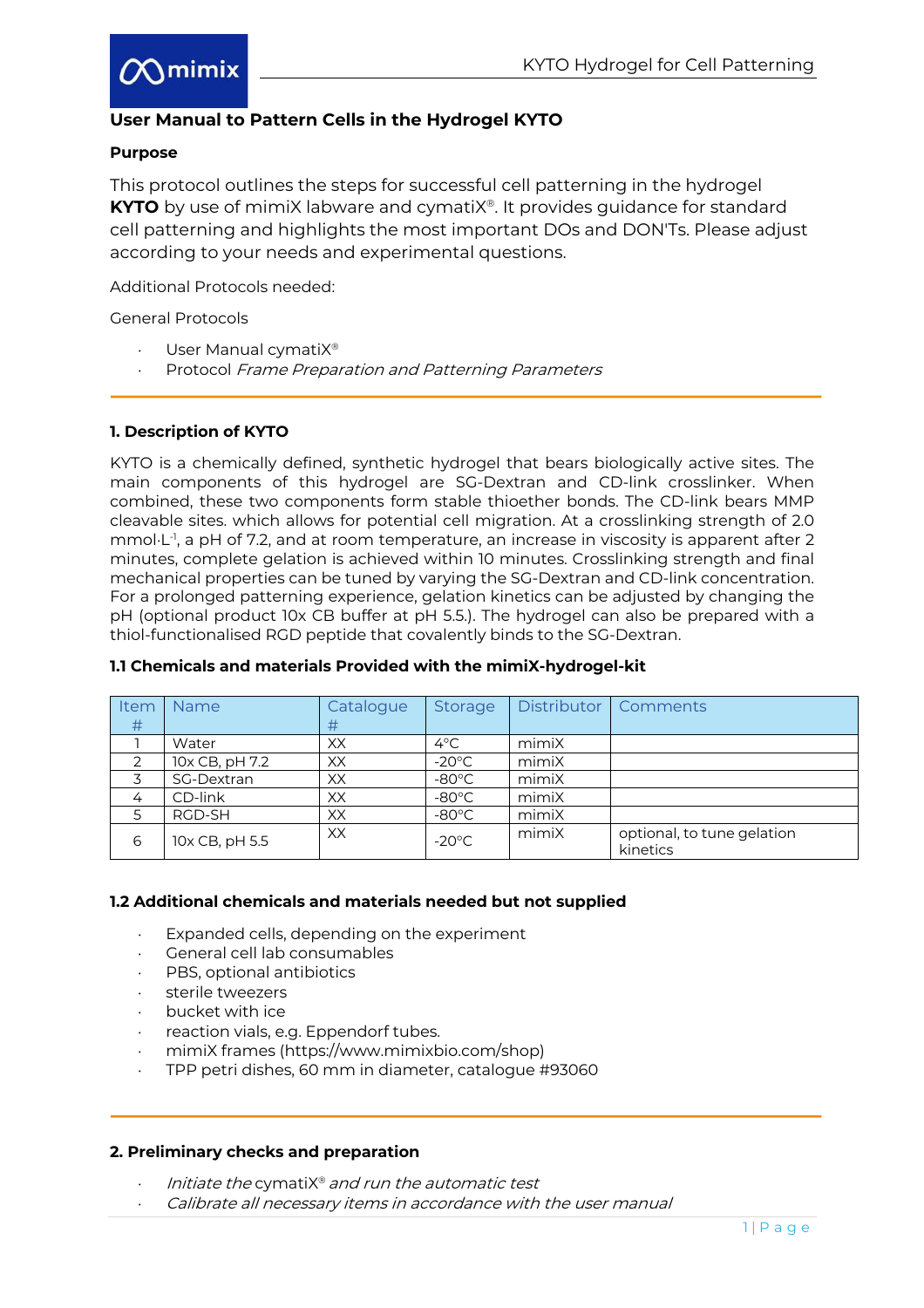

- If needed, sterilise labware and instruments beforehand.
- Calculate the needed amount of chemicals according to table 3.1

## **3. Procedure**

#### **3.1 Frame preparation and patterning parameters**

If you are a first-time user of cymatiX® and mimiX labware, please carefully read the protocol **Frame Preparation and Patterning Parameters**

#### **3.1 Compound reconstitution and hydrogel preparation**

Reconstitute the lyophylised powder according to the description provided with your order. In brief, centrifuge the vial with CD-link and add 188 µL water per vial to reach a final concentration of 20 mmol $\cdot$ L<sup>-1</sup> thiol groups. Vortex the vial and incubate for 5 minutes. Vortex and centrifuge again. CD-link is now ready to use. Prepare sterile aliquots of SG-Dextran, 10x CB buffer and PEG-link to avoid repeated freeze-thawing cycles.

To reconstitute RGD-SH, briefly centrifuge the vial and add 48 µL water per vial to receive a final concentration of 20 mmolL-1 thiol groups. Incubate fir 5 minutes, vortex and centrifuge again. Aliquot to avoid repeated freeze-thawing cycles.

Always work on ice and close the lids immediately after to avoid oxidation of the thiol groups. Do not place the 10x CB buffer on ice after defrosting, precipitates will form. Volumes in table 3.1 are given for a gel crosslinking density of 2.0 mmol $\cdot$ L<sup>-1,</sup> and for a S10 frame of 80 µL. Please note that the cell suspension will be diluted 5 times, thus prepare a 5x cell suspension concentration. A final concentration of 1.10<sup>6</sup> cells per mL has been shown ideal for a variety of experiments; an initial cell suspension of 5 $10^6$  cells per mL is prepared.

Optional, to prolong time to gelation: Prepare 10x CB buffer at pH 6.9 by mixing 10x CB buffer pH 7.2 with 10x CB buffer pH 5.5 at an 80 to 20 ratio: For a volume of 7.5 µL, mix 6 µL pH 7.2 with 1.5 µL pH 5.5. Use this premixed buffer for further experiments.

| Component           | with RGD     | without RGD  |  |  |  |
|---------------------|--------------|--------------|--|--|--|
|                     | volume in µL | volume in µL |  |  |  |
| water               | 43.5         | 47.0         |  |  |  |
| 10x CB              | 6.8          | 6.8          |  |  |  |
| SG-Dextran          | 7.1          | 5.7          |  |  |  |
| RGD-SH              | 2.1          |              |  |  |  |
| Cell Suspension, 5x | 17.0         | 17.0         |  |  |  |
| CD-link             | 8.5          | 8.5          |  |  |  |

Table 3.1 Volumes needed to prepare 85 µL KYTO hydrogel at a crosslinking strength of 2.0 mmol·L<sup>1</sup>

- Mix water, 10x CB buffer (or premixed buffer at pH 6.9) and SG-Dextran
- × add RGD-SH if needed and let it incubate for 20 minutes.
- add cell suspension
- pipette up and down well
- when ready to pattern, add the CD-link.

If multiple frames are used, a master mix consisting of water, 10x CB, SG-dextran, RGD-SH and cells can be prepared. For each S10 frame, use 76.5 µL master mix and add 8.5 µL CDlink for a final volume of 85 µL.

#### **3.2 Patterning**